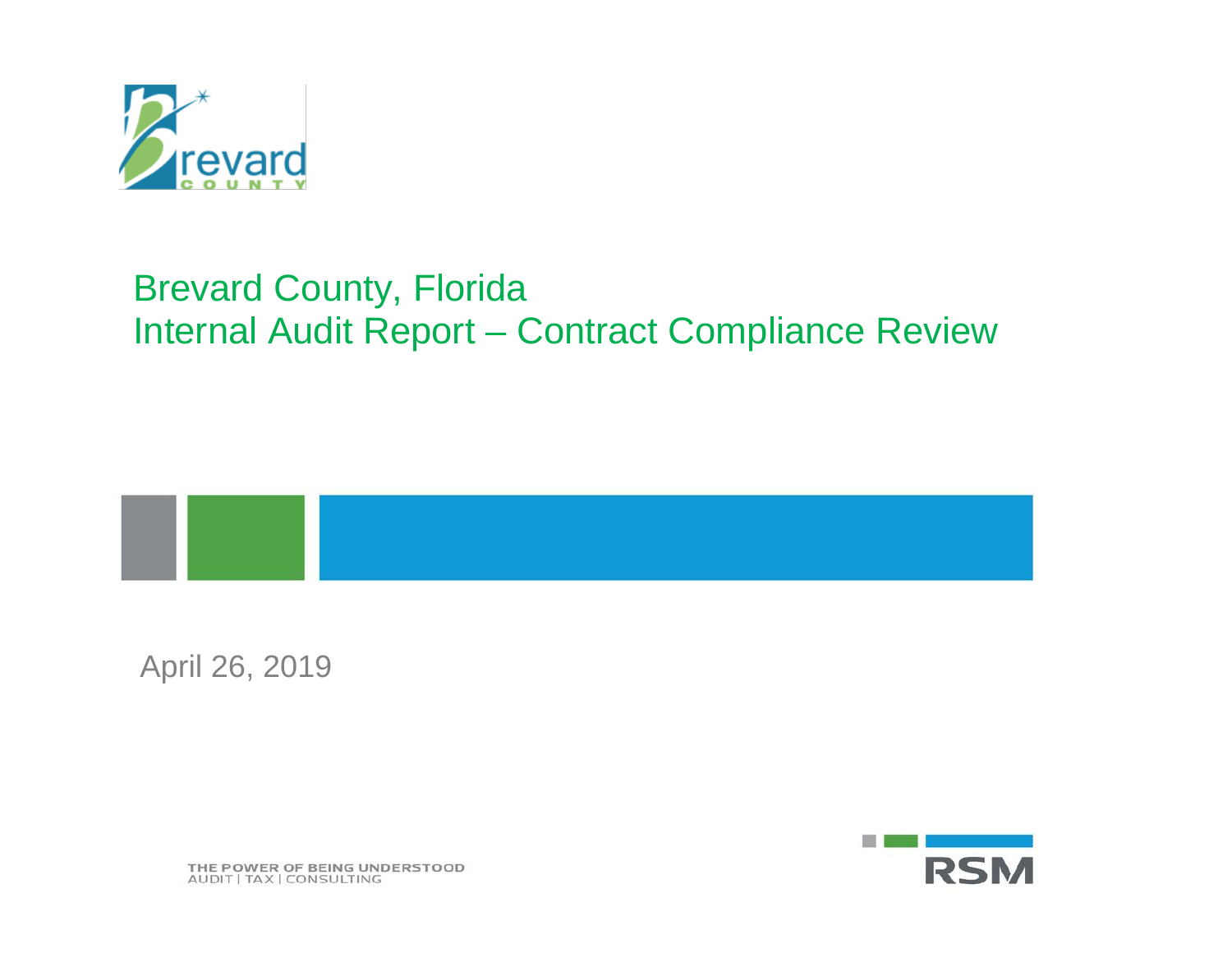

# **TABLE OF CONTENTS**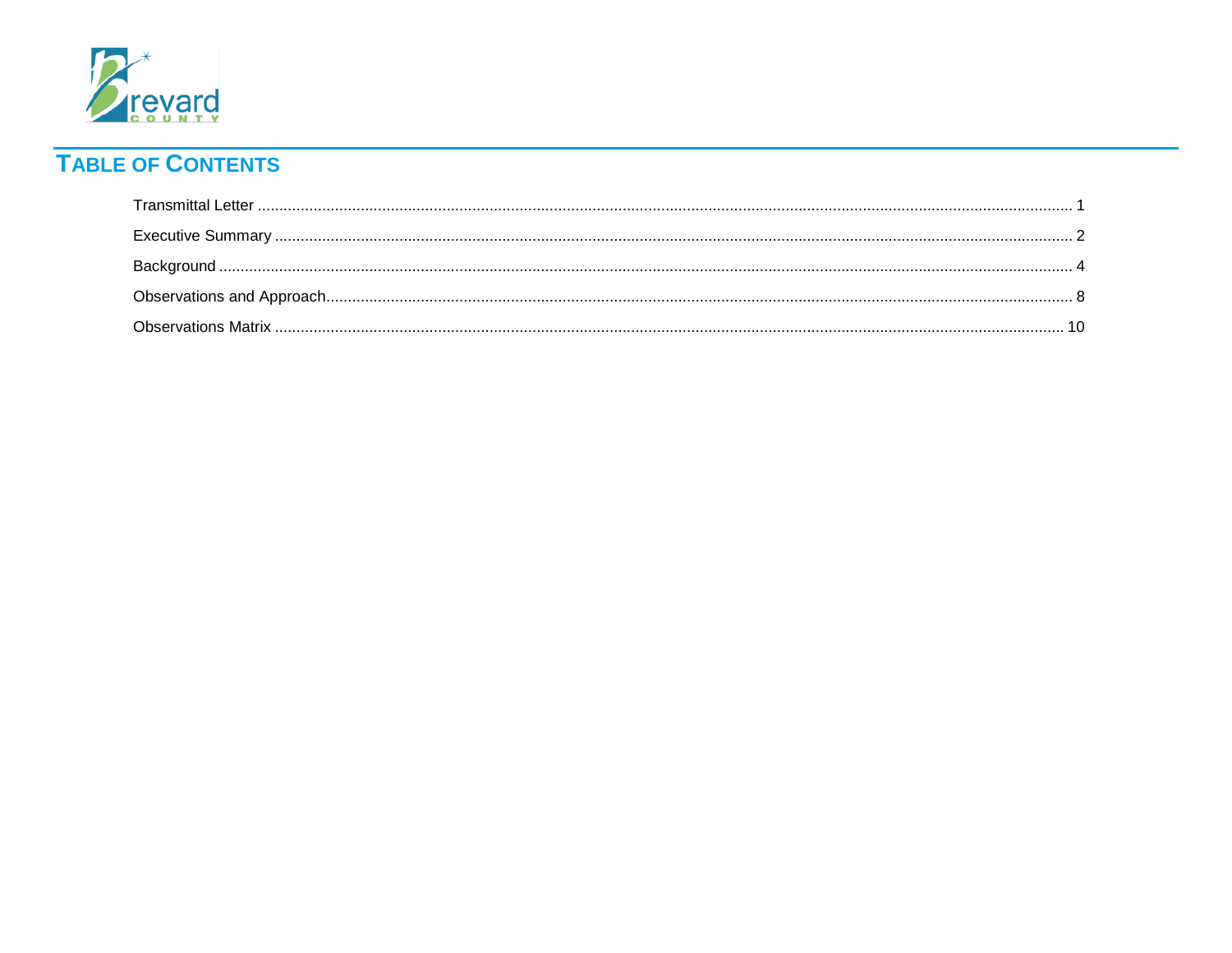### **TRANSMITTAL LETTER**



#### **RSM US LLP**

7351 Office Park Place Melbourne, Florida 32940-8229 T 321 751 6200 F 321 751 1385

www.rsmus.com

The Audit Committee of Brevard County, Florida 2725 Judge Fran Jamieson Way Viera, Florida 32940-6699

April 26, 2019

Pursuant to the approved 2018/2019 internal audit plan, we hereby submit our contract compliance review of select service contracts. We will be presenting this report to the Audit Committee at the next scheduled meeting on May 8, 2019.

Our report is organized in the following sections:

| <b>Executive Summary</b>       | This section provides a high-level summary of the results of our audit.                                                                        |
|--------------------------------|------------------------------------------------------------------------------------------------------------------------------------------------|
| <b>Background</b>              | This provides an overview of the contracts reviewed and the related monitoring procedures.                                                     |
| <b>Objectives and Approach</b> | The objectives and focus are expanded upon in this section as well as a review of our approach.                                                |
| <b>Observations Matrix</b>     | This section provides the results of our internal audit procedures, including our findings, recommended<br>actions and management's responses. |

We would like to thank all those involved in assisting us in connection with this review.

Respectfully,

#### *Internal Auditors*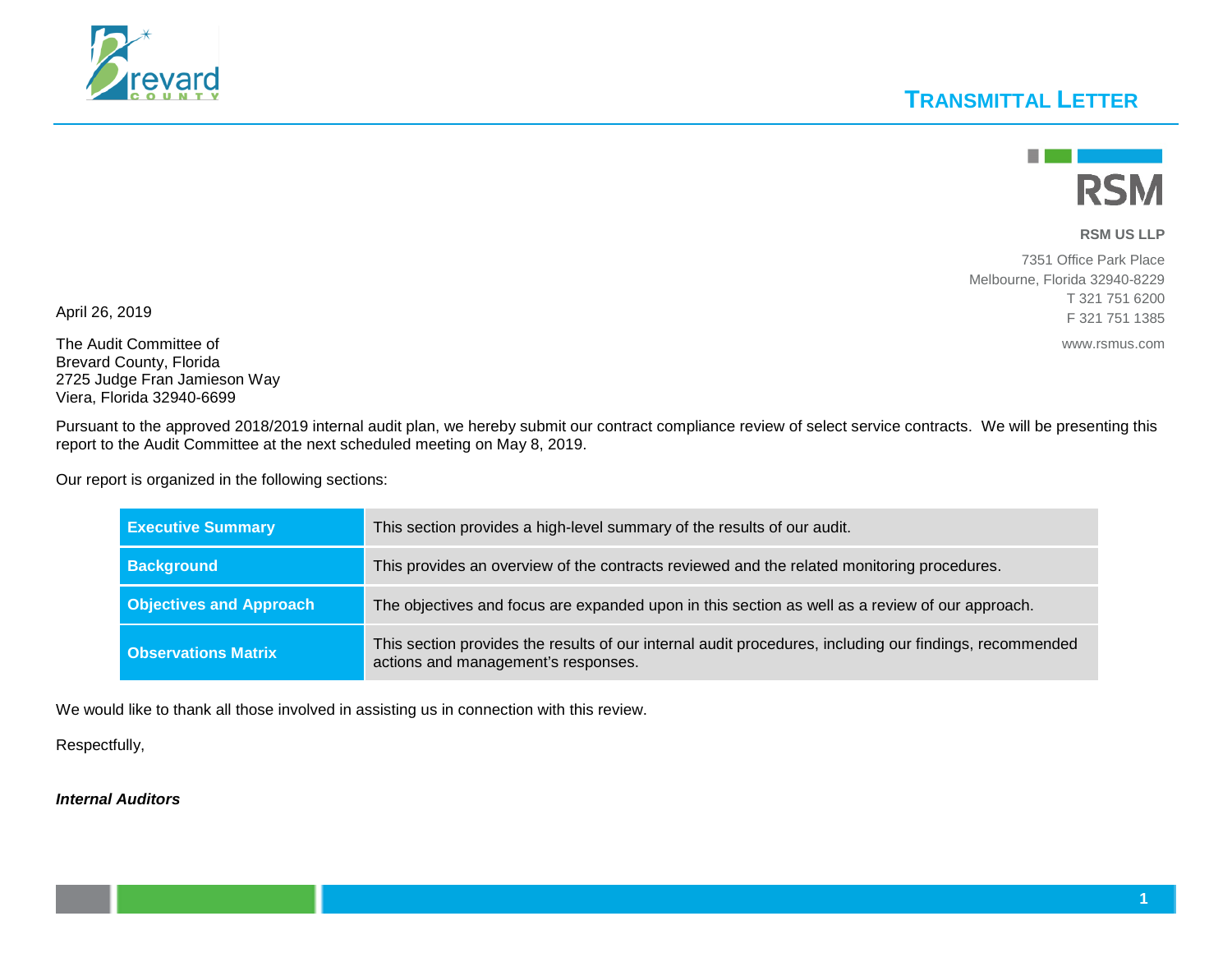

#### **Overview**

The Department of Solid Waste Management is the contract administrator for the two service contracts selected for testing this cycle.

#### *Waste Management, Inc. of Florida - Solid Waste Collection & Recycling Services*

Waste Management, Inc. of Florida ("WM") was awarded solid waste collection and recycling services for all the unincorporated areas of Brevard County in March of 2013. WM is responsible to furnish all labor, supervision, transportation, equipment, and supplies necessary to accomplish these services. WM provides regular services on a daily, weekly and periodic schedule as applicable depending on the type of services required. The County provides compensation on a monthly basis for the solid waste residential collection services. WM was responsible to build a local Materials Recovery Facility ("MRF") within the County, which it constructed and commenced operations at the end of 2014. Additionally, the County collects a monthly revenue percentage share of the recyclables collected and processed by WM.

#### *Tetra Tech – Disaster Debris Removal & Recovery Management Services*

Tetra Tech, Inc. ("TT") was awarded disaster debris removal and recovery management services in January of 2015. TT is responsible to provide all services, materials and equipment to perform services agreed upon by written task orders executed by both parties. Billing for staff time is based on the staff hourly rates fixed in the contract or as specified in the executed task order times the number of actual hours incurred.

#### **Objective and Scope**

The primary scope and objective of the audit were to perform a review of a selection of Brevard County's service contracts, and test the effectiveness of controls over compliance with major provisions of the contract terms. These reviews are intended to be ongoing at the approval of the annual Internal Audit plan. This cycle included the Solid Waste Collection & Recycling Agreement between Brevard County and Waste Management, Inc. of Florida and the Disaster Debris Removal & Recovery Management Services Agreement between Brevard County and Tetra Tech, Inc. Both of these contracts are managed by the Department of Solid Waste Management ("the Department" or "SWM") as of the date of testing.

Our approach included, but was not limited to, the following:

- Conducted interviews with the County's contract managers and individual process owners to obtain an understanding of operational functions and monitoring processes;
- Detail testing of a sample of monthly compensation paid to WM for compliance with contract terms;
- Detail testing of a sample of monthly recycling revenue fee share collected by the County from WM for compliance with contract terms; and
- Detail testing of a sample of fees and expenses paid to TT related to Hurricanes Matthew and Irma for compliance with contract terms.

At the conclusion of our analysis, we summarized the results of our procedures into a report and conducted exit interviews with the Contract Administrators and the County Manager to discuss the details of our findings.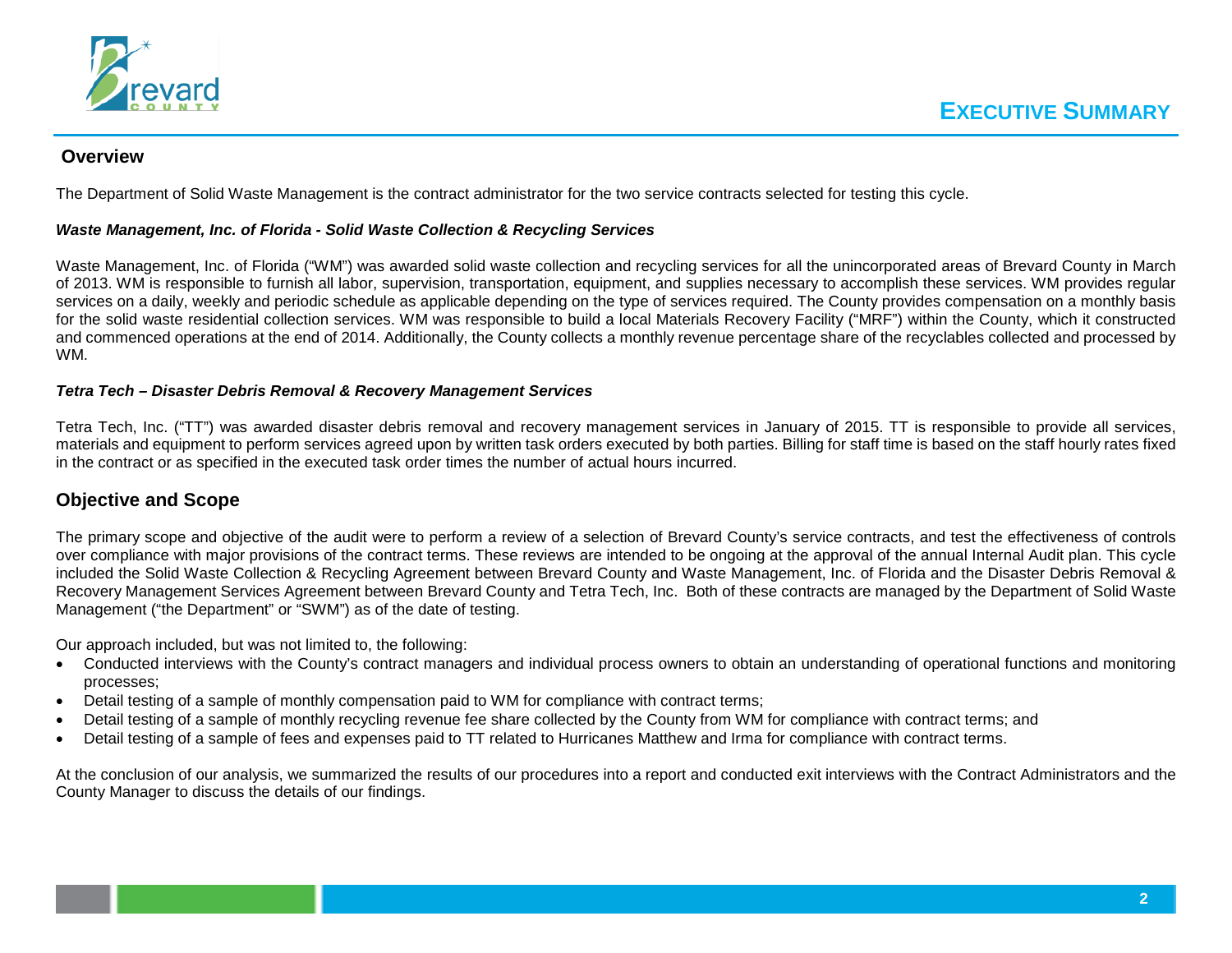

#### **Observations**

Observation ratings are a subjective evaluation of the severity of the concern and the potential impact on the operations. An observation rating of "High" represents an issue of immediate concern and could cause significant operational issues if not addressed soon. A "Moderate" rating is an issue that may also cause operational issues and does not require immediate attention but should be addressed as soon as possible. Observations given a "Low" rating could escalate into operational issues but can be addressed through the normal course of conducting business.

The following is a summary of the observations noted.

|                                                                           | <b>Ratings by Observation</b>                                  |                 |  |
|---------------------------------------------------------------------------|----------------------------------------------------------------|-----------------|--|
|                                                                           | Waste Management - Solid Waste Collection & Recycling Services | <b>Rating</b>   |  |
| 1.                                                                        | <b>Recycling Revenue Share</b>                                 | <b>Moderate</b> |  |
|                                                                           | 2. Customer Complaints                                         | <b>Moderate</b> |  |
|                                                                           | 3. Required Reporting                                          | <b>Moderate</b> |  |
|                                                                           | 4. File Storage                                                | <b>LOW</b>      |  |
| Tetra Tech - Disaster Debris Removal & Recovery Services<br><b>Rating</b> |                                                                |                 |  |
|                                                                           | 1. Invoice Review Procedures                                   | Low             |  |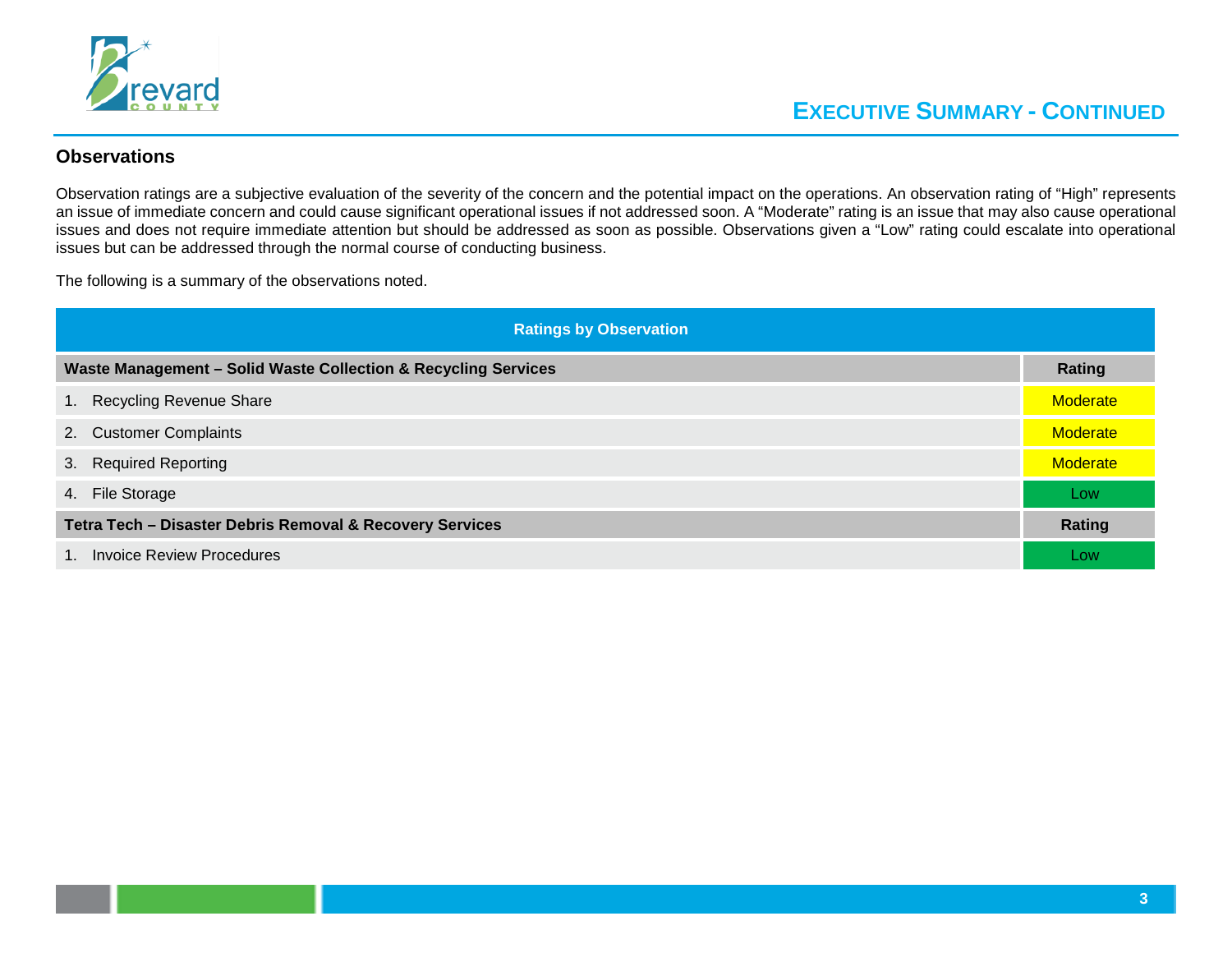

#### **Overview**

The Department of Solid Waste Management is the contract administrator for the two service contracts selected for testing. The two contracts selected are significant in terms of the contract's materiality and/or the contract terms complexity.

#### *Waste Management, Inc. of Florida - Solid Waste Collection & Recycling Services*

WM was awarded solid waste collection and recycling services for all the unincorporated areas of Brevard County. The agreement is effective March 21, 2013 through September 20, 2020 with an option to extend one (1) three-year term. However, WM notified the County that it does not intend to request the option to extend.

WM is responsible to furnish all labor, supervision, transportation, equipment, and supplies necessary to accomplish these services. WM provides regular services on a daily, weekly and periodic schedule as applicable depending on the type of services required. The County provides compensation on a monthly basis for the solid waste residential collection services. The "basic compensation" paid to WM for the solid waste collection services is calculated as follows: Total billing (residential) units (BU) on the tax roll certification x rate per BU per month (WM collection rate, adjusted annually based on the CPI as specified in the contract – any increase or decrease in the rate is capped at 3%.) The monthly basic payment based on this formula was \$1,059,123 and \$1,092,026 for FY2018 and FY2019, respectively.

WM was responsible for building a local Materials Recovery Facility ("MRF") within the County, which it constructed, and commenced operations at the end of 2014. Additionally, the County receives a monthly revenue percentage share of the recyclables collected and processed by WM. The County's monthly share of the recyclables collected by WM is based on the following formula: (Average Market Value minus \$50 collector fee) times 40% = \$/ton of recyclables collected from WM.

#### *Tetra Tech – Disaster Debris Removal & Recovery Management Services*

Tetra Tech, Inc. was awarded disaster debris removal and recovery management services. This five-year agreement is effective January 27, 2015, through January 27, 2020, no option to extend. TT is responsible to provide all services, materials and equipment to perform services agreed upon by written task orders executed by both Parties. Billing for staff time is based on the staff hourly rate fixed in the contract or as specified in the executed task order times the number of actual hours incurred. Certain expenses are reimbursed by the County including travel and per diem as stipulated in the contract. The services performed to date over the life of the contract related to two specific disasters: Hurricane Matthew (2016) and Hurricane Irma (2017) with contract expenditures totaling \$1.7M and 1.3M, respectively. A majority portion of these contract payments is eligible for grant reimbursements from FEMA and the State of Florida.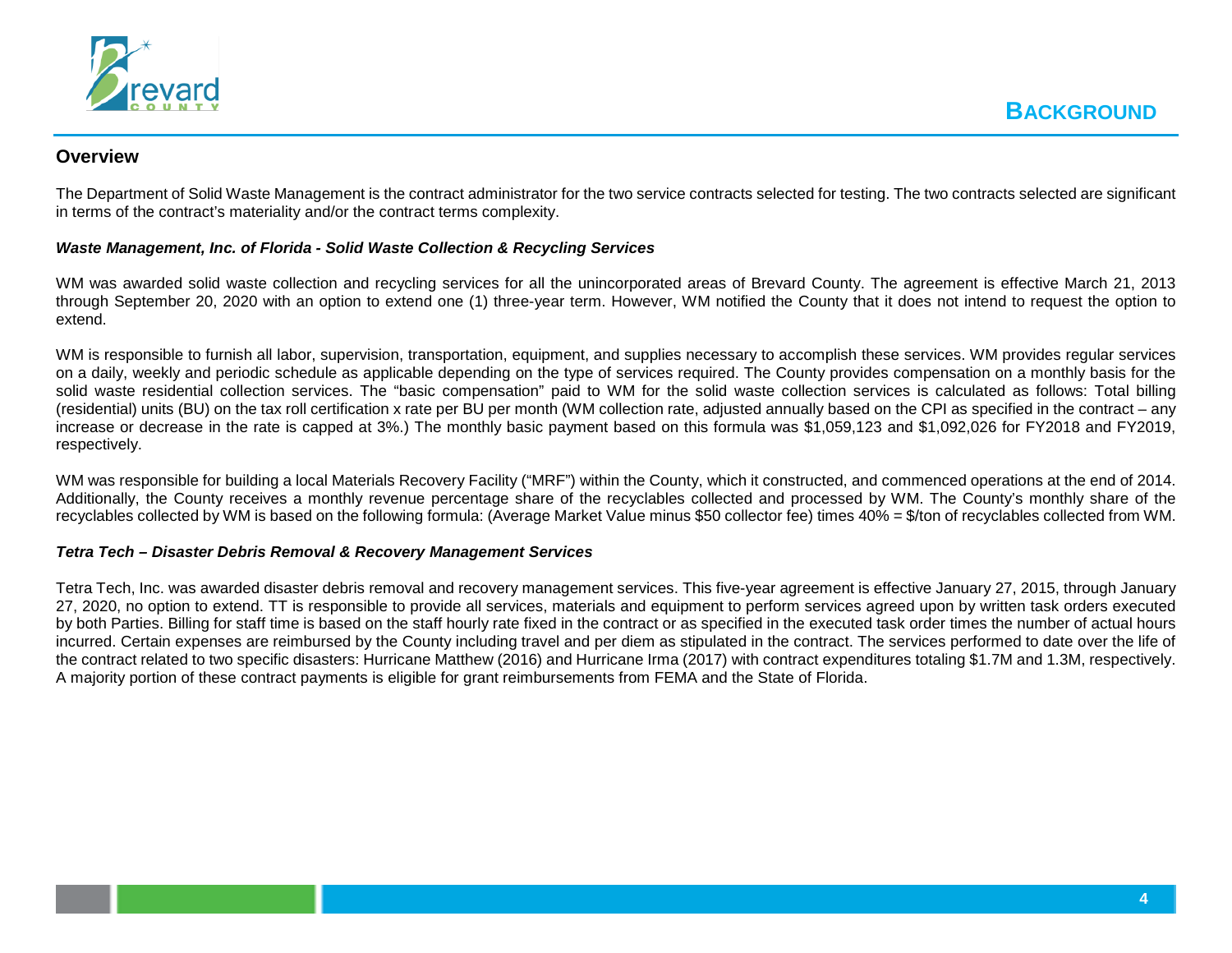

The following chart (and subsequent charts) provide select statistics related to the monthly recycling revenue share that the County received from Waste Management for the calendar years ending 2017 and 2018. The chart below represents the County's total recycling revenue (rebate) collected each month for calendar years ending 2017 and 2018:



Total 2018 Rebate Revenue - \$70,187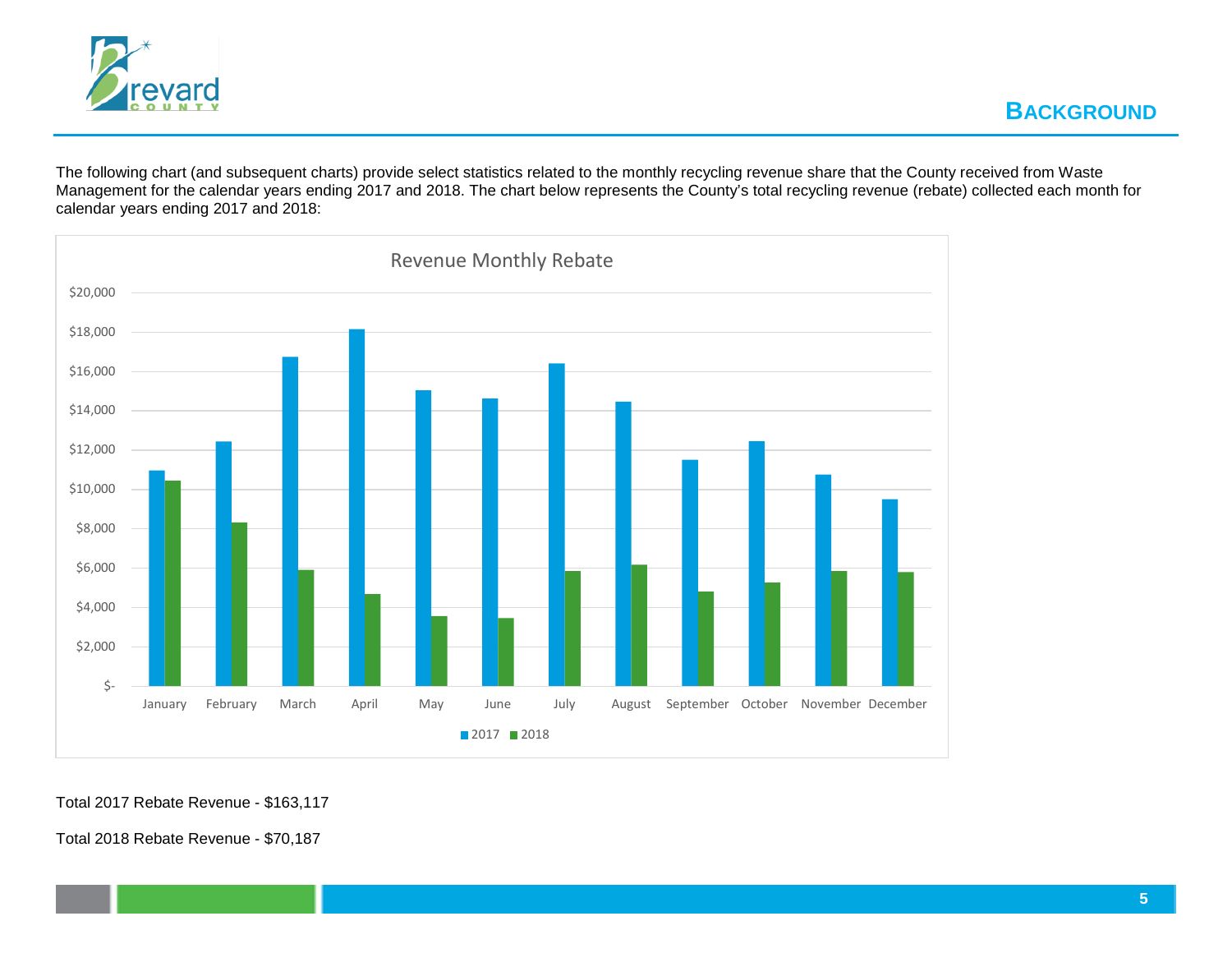



The following chart represents a comparison of the revenue per ton of inbound recyclables for the calendar years ending 2017 and 2018:

Total 2017 average revenue per ton of inbound recyclables - \$13.305

Total 2018 average revenue per ton of inbound recyclables - \$5.838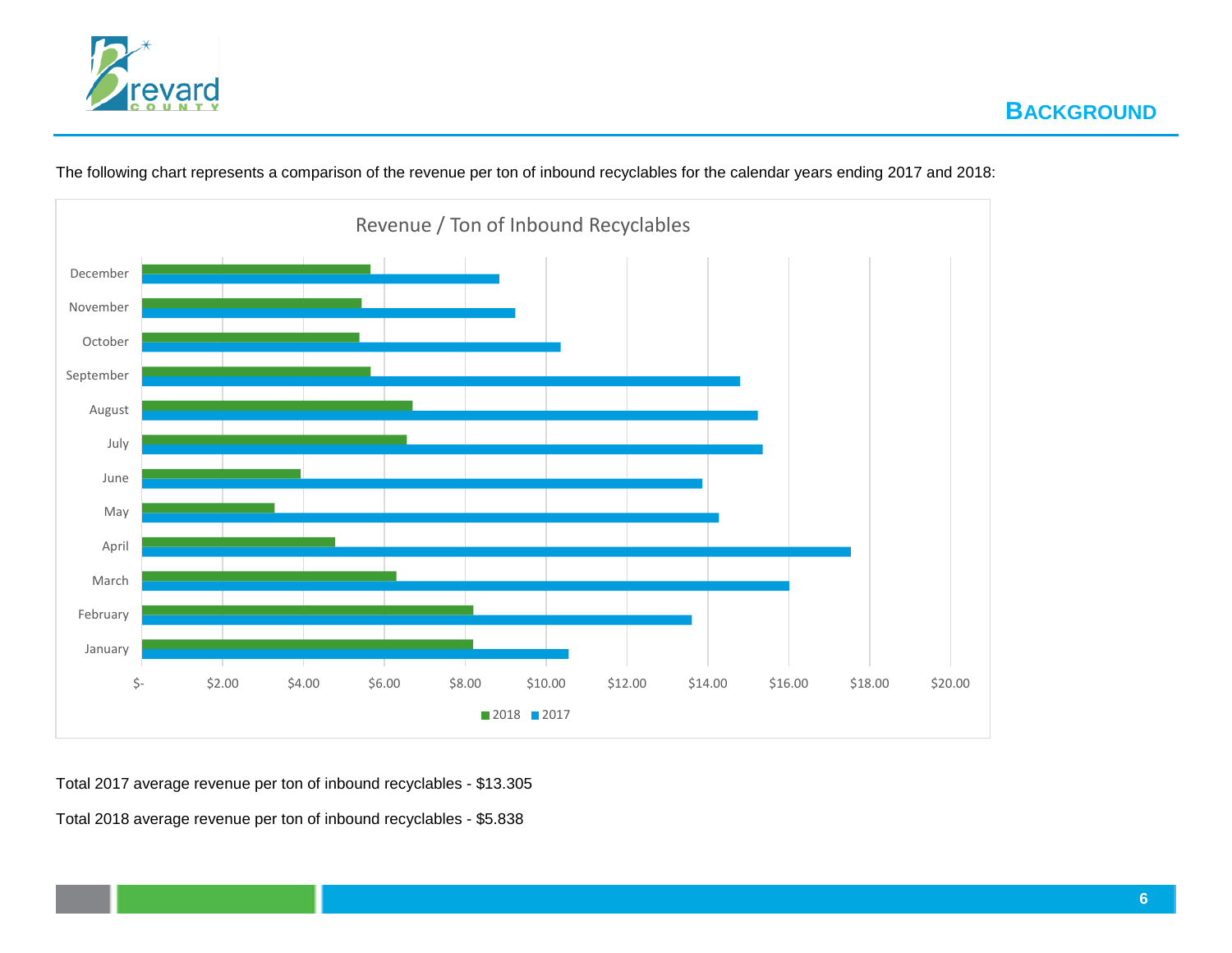

The following chart represents a comparison of 2018 net tons available for rebate for the calendar years ending 2017 and 2018. Net tons represent the total tons of the inbound program recyclables, net of trash and debris and net of moisture/residue.



Total 2017 net tonnage available for rebate – 12,320

Total 2018 net tonnage available for rebate – 11,926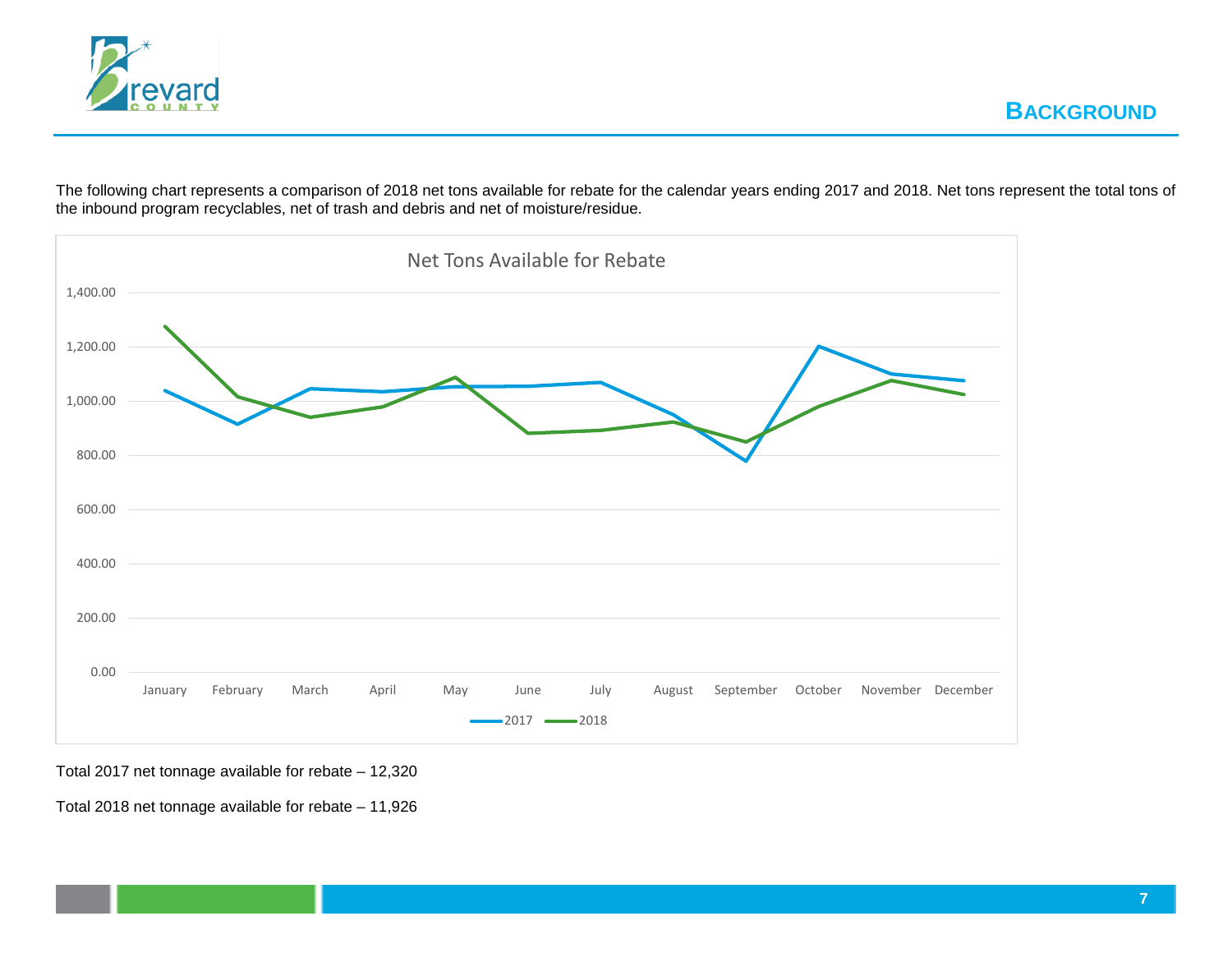

#### **Scope and Objectives**

The primary scope and objective of the audit were to perform a review of a selection of Brevard County's service contracts, and test the effectiveness of controls over compliance with major provisions of the contract terms. These reviews are intended to be ongoing at the approval of the annual IA plan. This cycle included the Solid Waste Collection & Recycling Agreement between Brevard County and Waste Management, Inc. of Florida and the Disaster Debris Removal & Recovery Management Services Agreement between Brevard County and Tetra Tech, Inc. Both of these contracts are managed by the Department as of the date of testing. The scope of the WM contract compliance review was 10/1/2017 through 12/31/2018. The scope of the TT Contract consisted of the only two major disaster events that took place under the contract to date – Hurricanes Matthew (FY2016/17) and Irma (FY2017/18).

#### **Approach**

Our cycle audit approach consisted of the following:

The first phase of our review consisted of inquiry in an effort to obtain an understanding of the County's and Contractors' structure and key processes within our scope. The following procedures were conducted as part of the first phase of our review:

- Conducted a kickoff meeting with the Department Director and contract managers for the WM and TT service contracts to discuss the objectives, scope and approach for this internal audit;
- Obtained and reviewed documented policies and procedures, organizational charts, and other key process information available to further our understanding of the related functions;
- Conducted interviews with the Department's contract managers for the WM and TT service contracts to obtain an understanding of operating functions key compliance attributes, and performance indicators for the following areas:
	- o Waste Management:
		- **Performance metrics and reporting requirements (monthly, quarterly, annually);**
		- Customer complaint process and reporting;
		- **EXECUTE:** Liquidated damages calculating and reporting;
		- Solid waste collection compensation calculation;
		- Maintenance of equipment;
		- **County's monthly share of recycling revenue;**
		- Insurance and bonding requirements; and
		- **Performance of certified audit.**
	- Tetra Tech
		- **Fee compensation verification and approval;**
		- **Expense reimbursement review and approval; and**
		- **Insurance and bonding requirements.**
- Identified risks and controls, and developed a detailed control testing script to facilitate phase two testing.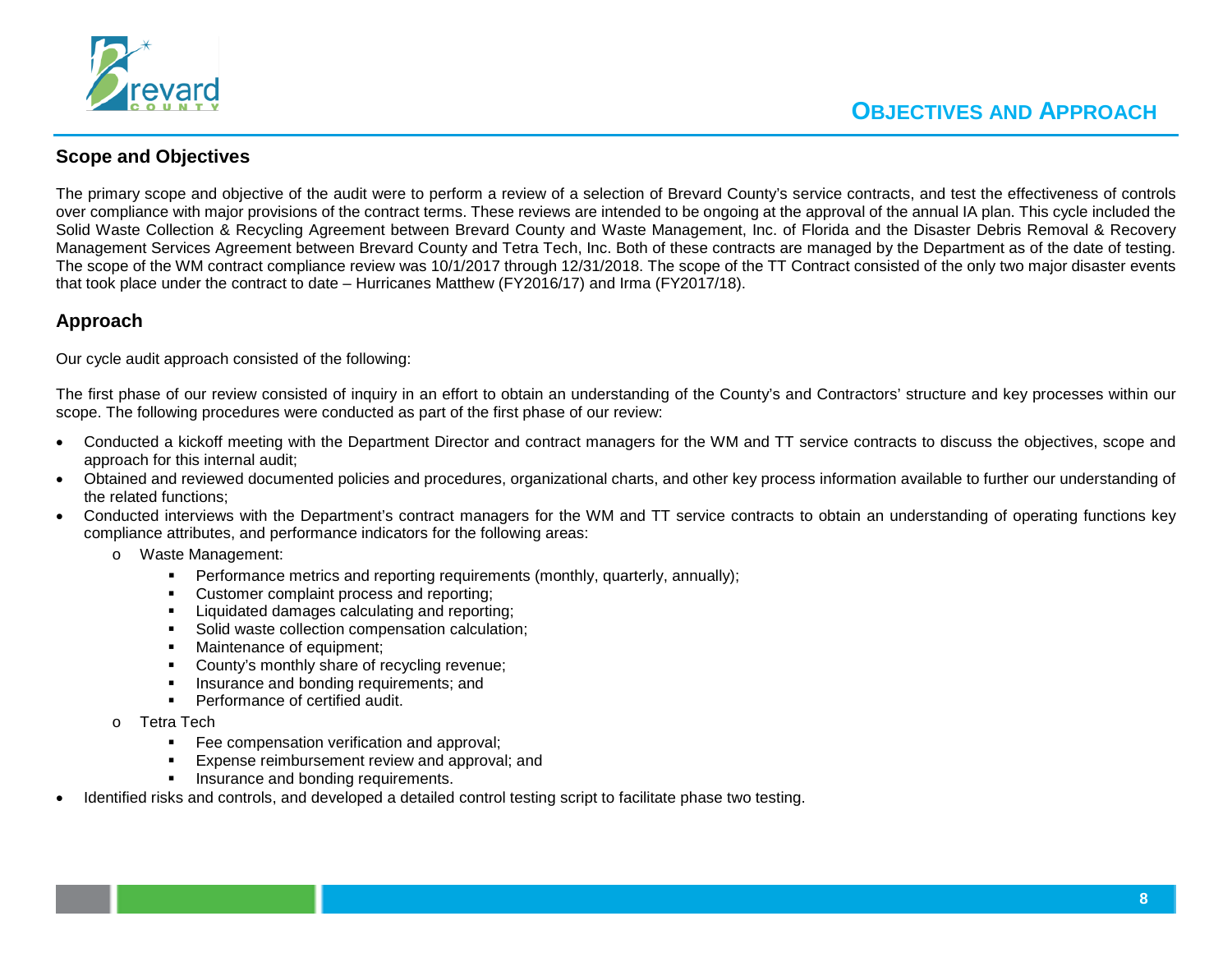

## **OBJECTIVES AND APPROACH - CONTINUED**

#### **Approach – Continued**

The second phase of our review consisted of an assessment of the controls, and testing of the operating effectiveness of those controls. This process was facilitated through a sample basis for Waste Management (10/1/2017 – 12/31/2018). The scope of the Tetra Tech Contract consisted of the only two major disaster events that took place under the contract to date – Hurricanes Matthew (FY2016/17) and Irma (FY2017/18).

Our procedures during this phase included:

- Review of contract terms for compliance with County policies and procedures and Florida Statutes
- Detail testing of a sample of WM reporting and performance metrics requirements for compliance with contract terms;
- Detail testing of a sample of WM compensation calculation, less any liquidated damages for compliance with contract terms;
- Detail testing of a sample of the County's share of WM's monthly recycling fee calculation for compliance with contract terms; and,
- Detail testing of a sample of TT invoices (fees and expenses) for compliance with contract terms.

#### **Reporting**

At the conclusion of our analysis, we summarized the result of our procedures into a report and conducted exit interviews with the Contract Administrator (Department Director) and County Manager to discuss the details of our findings. Recommendations and Managements Responses are included.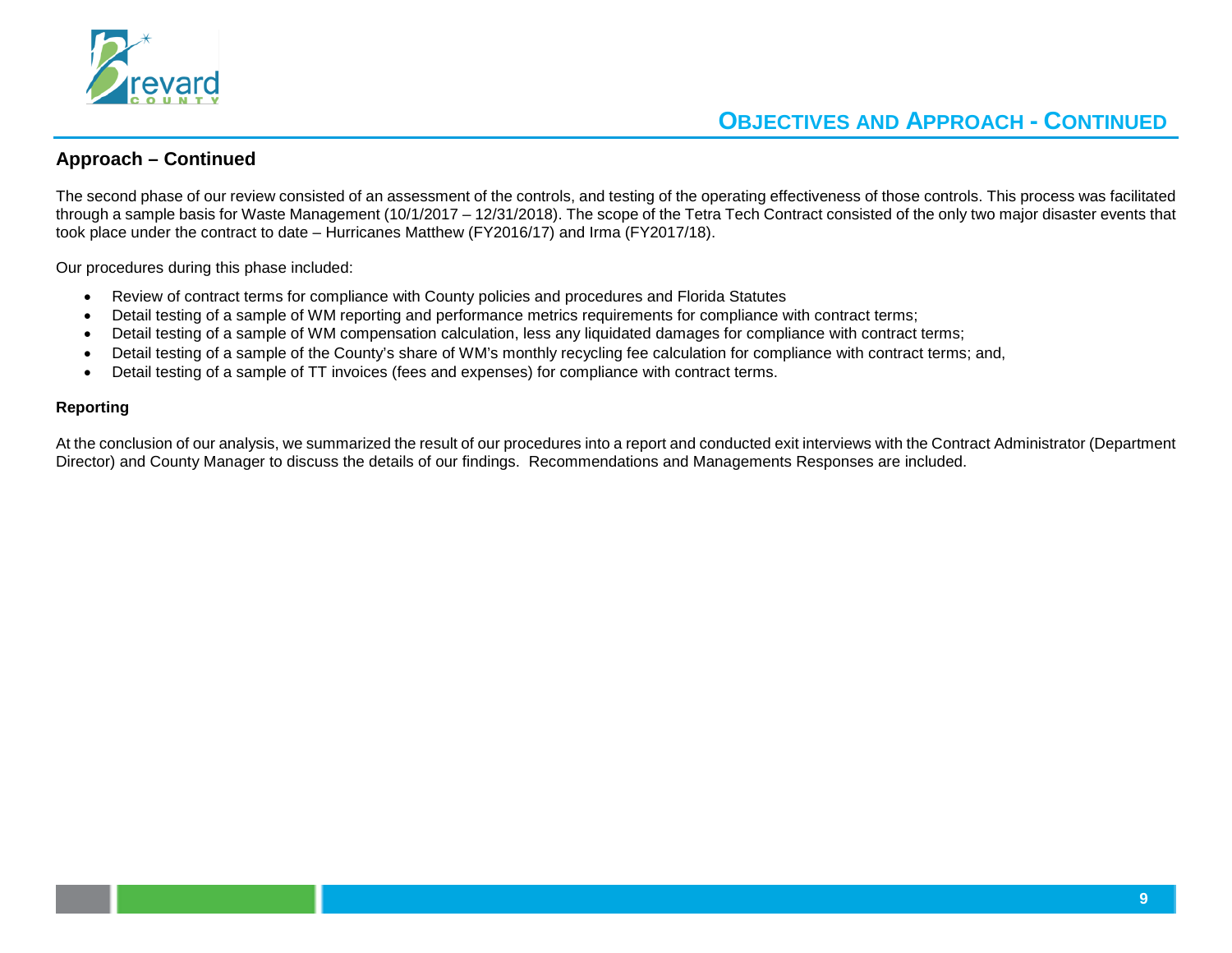

| <b>Observation</b>    | 1. WM - Recycling Revenue Share                                                                                                                                                                                                                                                                                                                                                                                                                                                                                                                                                                                                                                                                                                                                                                                                                                                                                                                                                                                                                                                                                                                                                                                                                                                                                                                                                                                                                                                                                                                                                                                                                                                                                                                                                                                   |
|-----------------------|-------------------------------------------------------------------------------------------------------------------------------------------------------------------------------------------------------------------------------------------------------------------------------------------------------------------------------------------------------------------------------------------------------------------------------------------------------------------------------------------------------------------------------------------------------------------------------------------------------------------------------------------------------------------------------------------------------------------------------------------------------------------------------------------------------------------------------------------------------------------------------------------------------------------------------------------------------------------------------------------------------------------------------------------------------------------------------------------------------------------------------------------------------------------------------------------------------------------------------------------------------------------------------------------------------------------------------------------------------------------------------------------------------------------------------------------------------------------------------------------------------------------------------------------------------------------------------------------------------------------------------------------------------------------------------------------------------------------------------------------------------------------------------------------------------------------|
| <b>Moderate</b>       | During our compliance review of the recycling revenue share as calculated and submitted by WM, we noted the following:                                                                                                                                                                                                                                                                                                                                                                                                                                                                                                                                                                                                                                                                                                                                                                                                                                                                                                                                                                                                                                                                                                                                                                                                                                                                                                                                                                                                                                                                                                                                                                                                                                                                                            |
|                       | The recycling revenue formula per Exhibit E of the contract is as follows: [(Average Market Value - \$50 Collector's Fee) x % bid by<br>Proposer = \$/ton of recyclables collected (inbound)]. The formula in Exhibit E of the contract does not include the "Residue-T&D" (the<br>1 - 25.6%), nor the residue moisture amount that WM deducts in calculating the County's share of the recycling revenue. For the<br>months tested, if these items were not deducted, the County's revenue share would have been higher as follows: Oct -- \$2,016; Nov<br>$-$ \$2,123; Dec $-$ \$2,045.<br>The Department relies on WM's self-reporting of the actual tons recycled each month.<br>$\bullet$<br>The Department relies on WM's self-reporting of the materials component percentage allocation.<br>$\bullet$<br>There is no separate review and approval of the recalculation of the recycling revenue fee.<br>$\bullet$<br>The Department employee who reviews and recalculates the recycling revenue fee provided by WM does not provide the results of<br>the review to the Department employee who processes the revenue share check received from WM.<br>The lack of independent verification of these self-reported components that are utilized by WM in the calculation and payment of the<br>County's share of the recycling revenue and the Department's lack of a formal, documented internal review and approval process increases<br>the risk that the County may not be paid the full and accurate amount due.                                                                                                                                                                                                                                                                                     |
| <b>Recommendation</b> | We recommend the following:                                                                                                                                                                                                                                                                                                                                                                                                                                                                                                                                                                                                                                                                                                                                                                                                                                                                                                                                                                                                                                                                                                                                                                                                                                                                                                                                                                                                                                                                                                                                                                                                                                                                                                                                                                                       |
|                       | a. The County should confirm whether WM's deductions for the "Residue - T&D" and residue moisture are appropriate and consistent<br>with industry standards. If so, the County should consider revising the contract to adjust the formula accordingly.<br>The County should perform periodic surprise, spot-checks at the recycle facility to verify the accuracy of the actual recyclables collected<br>b.<br>as self-reported by WM in the monthly fee calculation submitted to the County each month. In the next solid waste and recycling<br>contract, the County should also include a provision that clearly provides for these spot-checks.<br>The County should request from WM the materials' component measurement study that supports the materials' component percentage<br>C <sub>1</sub><br>that WM utilizes in the calculation of the County's revenue shared fee per ton.<br>The County should include a provision in the next solid waste and recycling contract that requires the Vendor to obtain or reimburse<br>$d_{\cdot}$<br>the County in part or in whole for an independent analysis to update the materials' component percentage utilized by the Vendor to<br>calculate the County's share of the recycling revenue each month. Further, this contract provision should provide for additional<br>materials' component percentage updates during the period of the contract at the discretion of County management.<br>The Department should specify one employee to be the overall contract monitor. As the contract manager, this person should be<br>e.<br>responsible for separately reviewing, approving and verifying that the County's recycling revenue share, as calculated and paid, has<br>been properly verified in terms of accuracy and compliance with the contract. |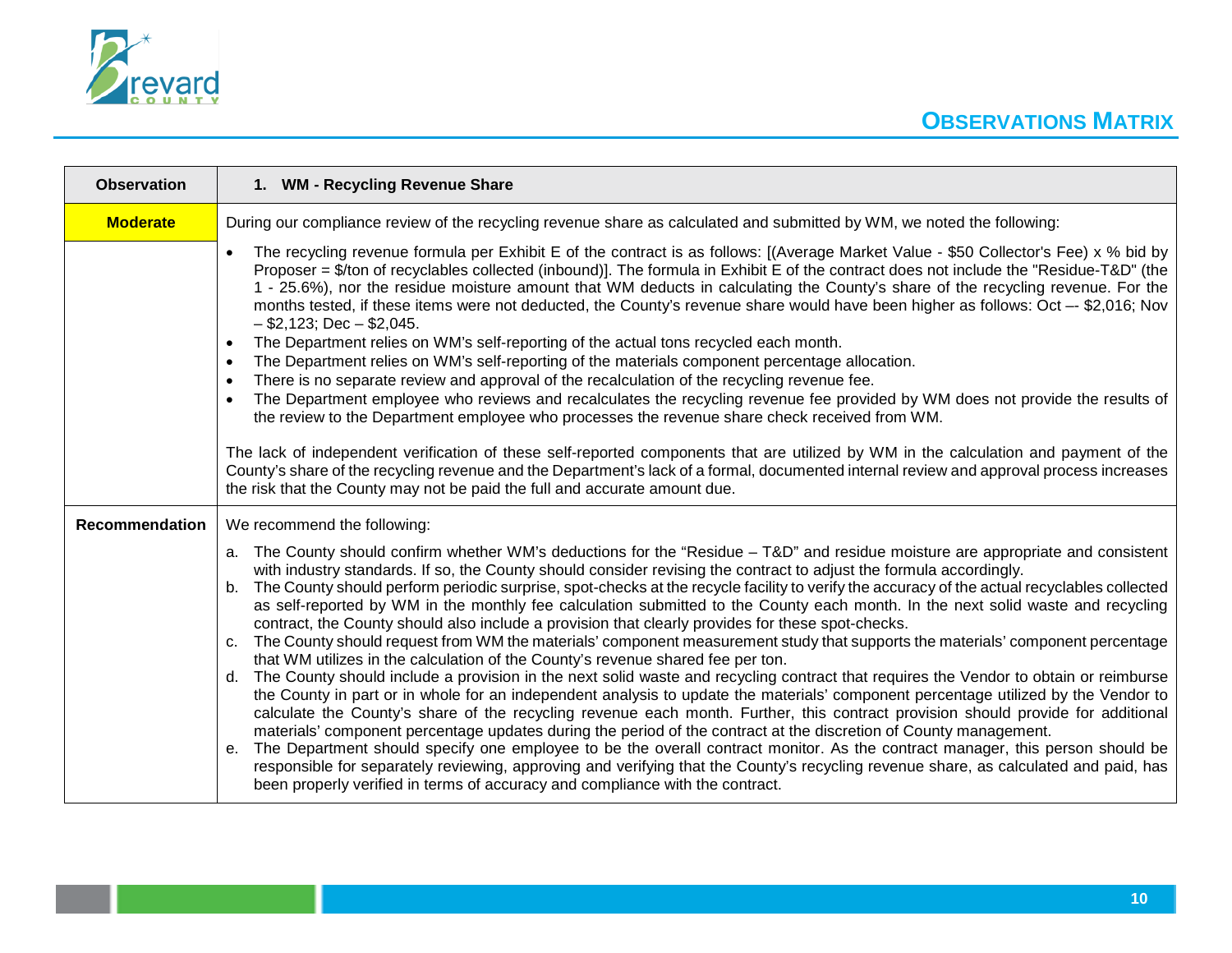

| <b>Observation</b> | 1. WM - Recycling Revenue Share - continued                                                                                                                                                                                                                                                                                                                                                                                                                                                                                                                                                                                                                                                                                                                                                                                                                                                                                                                                                                                                                                                                                                                                                                                                                                                                                                                                                                                  |
|--------------------|------------------------------------------------------------------------------------------------------------------------------------------------------------------------------------------------------------------------------------------------------------------------------------------------------------------------------------------------------------------------------------------------------------------------------------------------------------------------------------------------------------------------------------------------------------------------------------------------------------------------------------------------------------------------------------------------------------------------------------------------------------------------------------------------------------------------------------------------------------------------------------------------------------------------------------------------------------------------------------------------------------------------------------------------------------------------------------------------------------------------------------------------------------------------------------------------------------------------------------------------------------------------------------------------------------------------------------------------------------------------------------------------------------------------------|
| Management's       | Response:                                                                                                                                                                                                                                                                                                                                                                                                                                                                                                                                                                                                                                                                                                                                                                                                                                                                                                                                                                                                                                                                                                                                                                                                                                                                                                                                                                                                                    |
| <b>Action Plan</b> | a. The residues are currently divided into two components as stated in the recommendation. Management has verified that the<br>industry has incurred a sharp increase in the amount of residual and there has been several articles and studies regarding this<br>issue. Management has rejected the concept of the use of moisture as a measurement of residuals and requested Waste<br>Management to do the same. The report for January, 2019 no longer has this category.<br>Management concurs with this recommendation and has informed Waste Management of the same. We are also incorporating<br>$b_{-}$<br>this recommendation into the next contract.<br>Management concurs with this recommendation and will insert into the next contract a provision that clearly provides for updates<br>C <sub>1</sub><br>to the percentages of materials recycled.<br>Management concurs with the recommendation of providing in the future contract a provision for the vendor to partially reimburse<br>d.<br>the county since both parties will benefit from an independent study.<br>Management concurs with this recommendation and will name an employee to act as contract manager.<br>$e_{1}$<br><b>Responsible Party: Contract manager to be named.</b><br>Recommendations are expected to be completed by 06/30/2019 and the next contract will be in place<br><b>Estimated Completion Date:</b><br>by 10/01/2020. |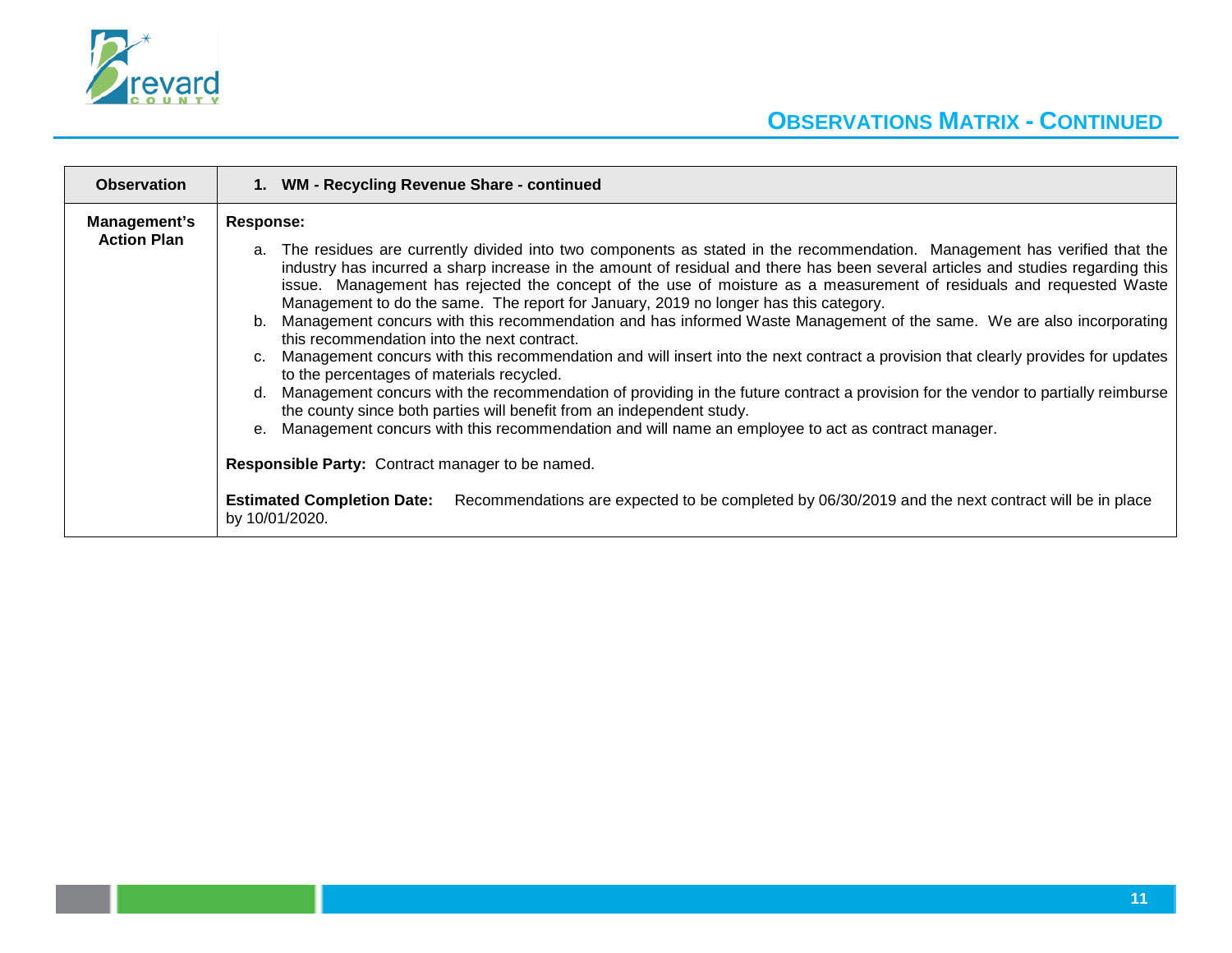

| <b>Observation</b>                 | 2. WM - Customer Complaints                                                                                                                                                                                                                                                                                                                                                                                                                                                                                                                                                                                                                                                                                                                                                                                                                                                                                                                                                                                                                                                                                                                                                                                         |
|------------------------------------|---------------------------------------------------------------------------------------------------------------------------------------------------------------------------------------------------------------------------------------------------------------------------------------------------------------------------------------------------------------------------------------------------------------------------------------------------------------------------------------------------------------------------------------------------------------------------------------------------------------------------------------------------------------------------------------------------------------------------------------------------------------------------------------------------------------------------------------------------------------------------------------------------------------------------------------------------------------------------------------------------------------------------------------------------------------------------------------------------------------------------------------------------------------------------------------------------------------------|
| <b>Moderate</b>                    | The contract states that WM is responsible for receiving, processing and resolving all complaints. WM processes the complaints that it<br>receives directly from customers via phone or its website. Then, WM sends a report to SWM staff who then manually input the complaints<br>into the complaint database. Additionally, SWM has a link on its website for customers to submit complaints directly to them related to<br>WM's service. SWM staff records/updates the information in the complaint database and then forwards via email to the WM staff<br>responsible to resolve. WM staff emails SWM staff to close the complaint and mark it resolved in the complaint database. Further, SWM<br>staff apply a cumbersome search method to the complaint database to identify the claims subject to liquidated damages, etc.<br>Consequently, SWM has two FTE's that devote significant time to manually processing the complaints, including, manually filtering out the<br>non-legitimate complaints, responding to customers via email or phone to resolve, and determining/validating the applicable liquidated<br>damages based on the types and frequency of each claims per month.                   |
| <b>Recommendation</b>              | We recommend the following:<br>a. Rather than the two FTE's devoting significant time to processing and following up on the complaints, the Department staff should limit<br>time spent only as considered necessary from a customer service point of view.<br>In lieu of manually inputting the claims reported by WM to the Department into the complaint database, the County should work with<br>$b_{-}$<br>County IT to reconfigure the complaint database to allow the vendor's complaint database to import/upload the complaints it receives<br>directly for processing and resolution.<br>The Department staff should utilize the filtering features of the complaint database in monitoring activities to ensure the accuracy and<br>C.<br>completeness of the complaints. Additionally, utilizing the filtering features and the reports that can be generated from the complaint<br>database automates the process to recalculate/validate the self-reported liquidated damages on a monthly basis - including, but not<br>limited to: review of individual complaints on a sample basis, generate monthly reports from the complaint database and reconcile to<br>the reports submitted by the Vendor. |
| Management's<br><b>Action Plan</b> | Response: Management will endeavor to reduce the time dedicated to processing complaints without affecting customer service or the<br>monitoring of the complaints. Management will also coordinate with Information Technology to provide options for importing into our system<br>the information received from the vendor and increase the monitoring activities to insure data quality.<br>Responsible Party: Contract manager to be named.<br>Estimated Completion Date: September 30, 2019                                                                                                                                                                                                                                                                                                                                                                                                                                                                                                                                                                                                                                                                                                                    |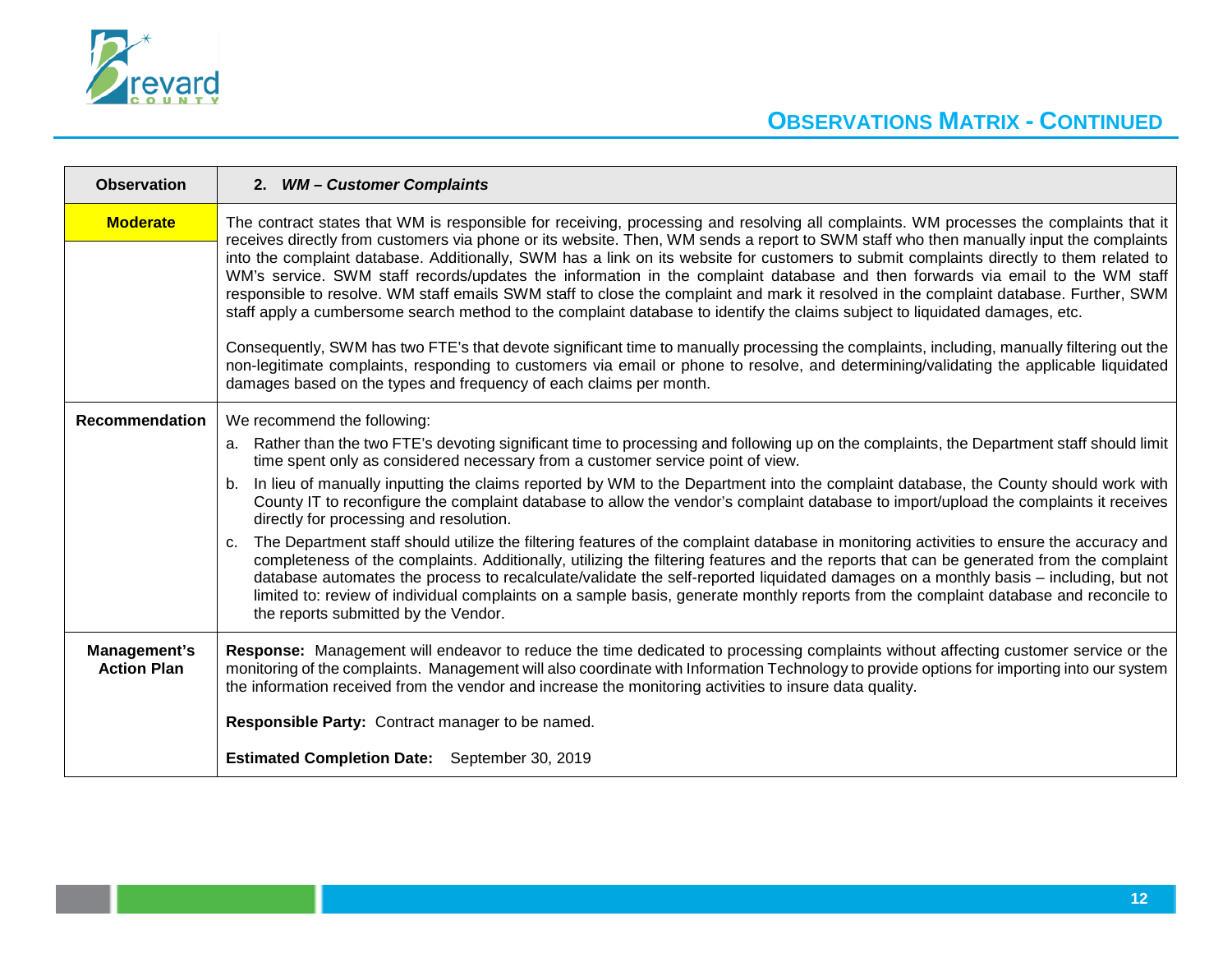

| <b>Observation</b>                 | 3. WM - Required Reporting                                                                                                                                                                                                                                                                                                                                                                                                                                                                                                                                                                                                                                                                                                                                                                                                                                                                                                                                                                                                                                                       |
|------------------------------------|----------------------------------------------------------------------------------------------------------------------------------------------------------------------------------------------------------------------------------------------------------------------------------------------------------------------------------------------------------------------------------------------------------------------------------------------------------------------------------------------------------------------------------------------------------------------------------------------------------------------------------------------------------------------------------------------------------------------------------------------------------------------------------------------------------------------------------------------------------------------------------------------------------------------------------------------------------------------------------------------------------------------------------------------------------------------------------|
| <b>Moderate</b>                    | Based on discussions with the SWM Department Director, the Department has not received Quarterly reports for the following performance<br>metrics as required by the Agreement:                                                                                                                                                                                                                                                                                                                                                                                                                                                                                                                                                                                                                                                                                                                                                                                                                                                                                                  |
|                                    | <b>Customer Complaints</b><br><b>Customer Satisfaction Survey</b><br><b>Special Bulk Pickups</b><br><b>Bulk Yard Waste</b><br><b>Repair of Containers &amp; Carts</b>                                                                                                                                                                                                                                                                                                                                                                                                                                                                                                                                                                                                                                                                                                                                                                                                                                                                                                            |
|                                    | The contract also notes, "Contractor will also maintain the status of these performance metrics on its website as public information."                                                                                                                                                                                                                                                                                                                                                                                                                                                                                                                                                                                                                                                                                                                                                                                                                                                                                                                                           |
|                                    | The Agreement requires the Vendor to meet these metrics on a quarterly basis for the County Manager to be authorized to agree to the<br>additional renewal term stated in the Agreement (one additional 3-year term). However, the Department Director provided Internal Audit<br>with a letter from the Vendor that indicated that it does not intend to renew the agreement.                                                                                                                                                                                                                                                                                                                                                                                                                                                                                                                                                                                                                                                                                                   |
| <b>Recommendation</b>              | We recommend the following:                                                                                                                                                                                                                                                                                                                                                                                                                                                                                                                                                                                                                                                                                                                                                                                                                                                                                                                                                                                                                                                      |
|                                    | The County should require the vendor to comply with the quarterly reporting requirements as specified in the contract.<br>a.<br>Management should require the vendor to publicize the status of the particular performance metrics on the Contractor Website as<br>b.<br>required by Section 3. C. of this Agreement.<br>Management should consider instructing WM to perform satisfaction surveys as required by the Agreement to help gauge WM's<br>C <sub>1</sub><br>service effectiveness. Some customers are not as inclined to be proactive and use the medium of complaint to point out a lack of<br>satisfactory customer service; however, some if asked, may voice their opinion. The complaint medium combined with customer<br>satisfaction surveys provide for a more representative and extensive feedback. Although WM has indicated their intent not to renew<br>the existing agreement, these metrics should be required for the remainder of the existing agreement term with the current vendor<br>and should be included in the new agreement going forward. |
| Management's<br><b>Action Plan</b> | Response: Management concurs with recommendations. The Department requested WM to correct the quarterly reports situation several<br>months ago and is actively seeking contractual compliance regarding this issue.                                                                                                                                                                                                                                                                                                                                                                                                                                                                                                                                                                                                                                                                                                                                                                                                                                                             |
|                                    | <b>Responsible Party: Solid Waste Management Director</b>                                                                                                                                                                                                                                                                                                                                                                                                                                                                                                                                                                                                                                                                                                                                                                                                                                                                                                                                                                                                                        |
|                                    | <b>Estimated Completion Date:</b> May 31, 2019                                                                                                                                                                                                                                                                                                                                                                                                                                                                                                                                                                                                                                                                                                                                                                                                                                                                                                                                                                                                                                   |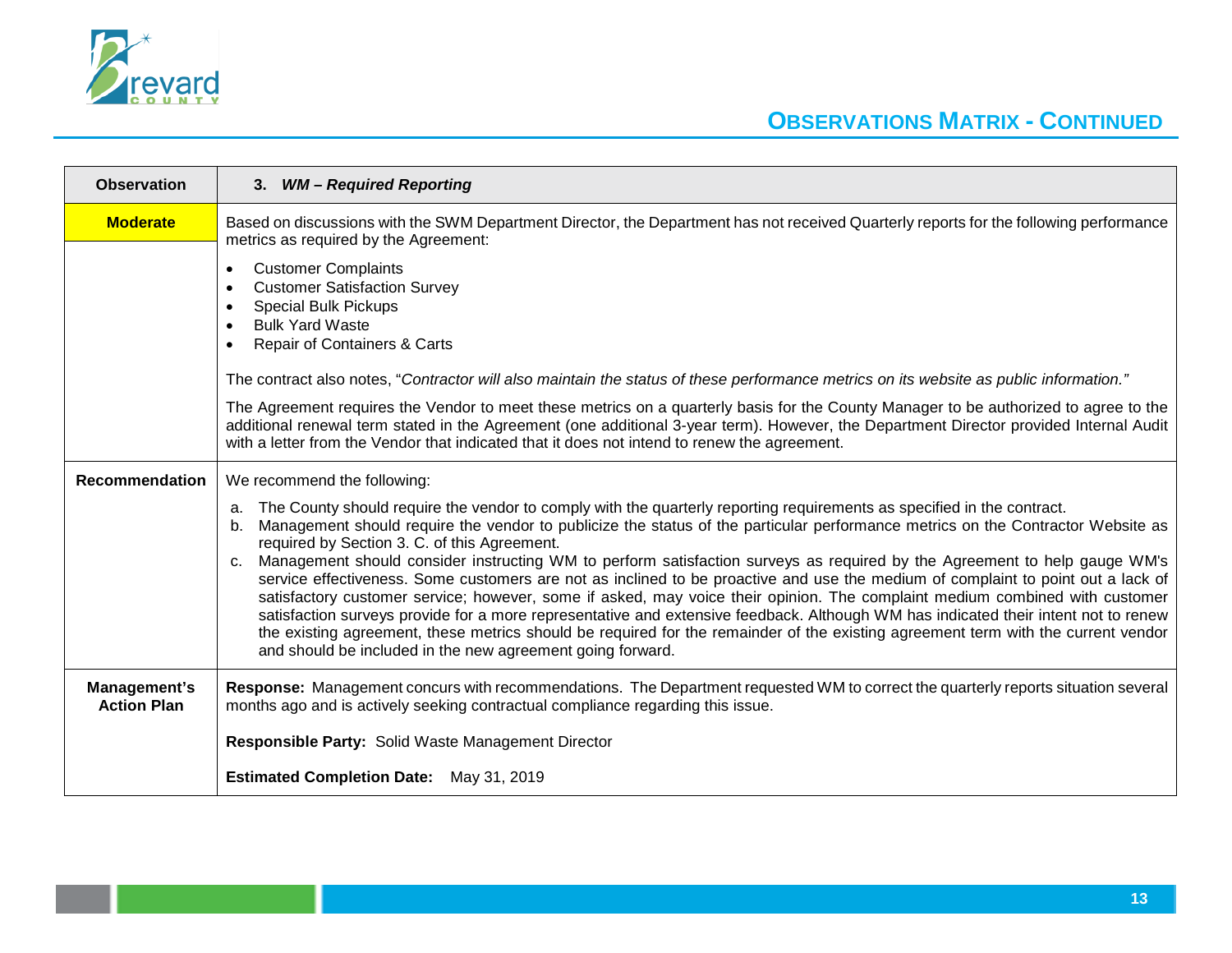

| Based on discussions with Department staff, we noted that the files received from the vendor, in several instances, were only retained<br>within the individual email accounts or on staff's respective computer hard drives (examples include: the vendor's monthly recycling fee                                                                                            |
|-------------------------------------------------------------------------------------------------------------------------------------------------------------------------------------------------------------------------------------------------------------------------------------------------------------------------------------------------------------------------------|
| calculation, copy of vendor letter with CPI calculation).                                                                                                                                                                                                                                                                                                                     |
| We recommend that the Department require the staff to retain the files related to contract compliance monitoring on the Department's<br>server for universal access by other personnel, as appropriate, for processing or review in order to mitigate any delay in the processing<br>and review of the data in case of staff extended illness, vacation, or sudden departure. |
| <b>Response:</b> Management concurs with recommendation.<br>Responsible Party: Special Projects Coordinator<br><b>Estimated Completion Date: May 15, 2019</b>                                                                                                                                                                                                                 |
|                                                                                                                                                                                                                                                                                                                                                                               |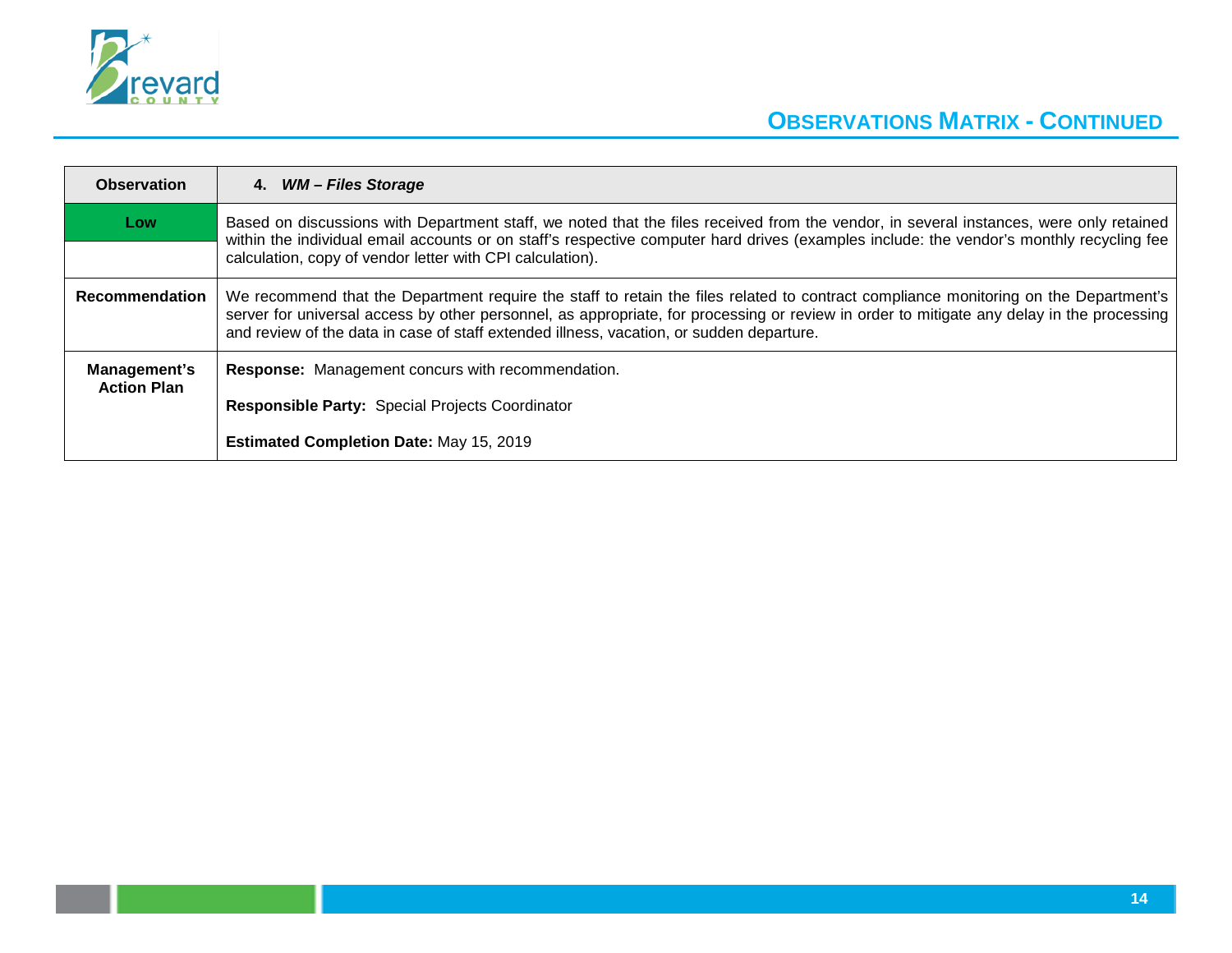

| <b>Observation</b>    | 1. TT - Invoice Review Procedures                                                                                                                                                                                                                                                                                                                                                                                                                                                                          |
|-----------------------|------------------------------------------------------------------------------------------------------------------------------------------------------------------------------------------------------------------------------------------------------------------------------------------------------------------------------------------------------------------------------------------------------------------------------------------------------------------------------------------------------------|
| Low                   | Through inquiry, we noted that the Fiscal Staff obtains the Tetra Tech invoices and supporting documentation in order to verify the hourly<br>rates and expense reimbursement requests for accuracy and compliance with the contract terms. However, based on our review of the<br>vendor invoices tested and related supporting documentation, there was no documented evidence ("sign-off) of the performance of this<br>control provided such as tick marks/checkmarks, signature, initials, date, etc. |
|                       | Additionally, we noted that verification steps performed by the Fiscal Staff were not documented in the form of written procedures.                                                                                                                                                                                                                                                                                                                                                                        |
| <b>Recommendation</b> | We recommend that the County require the invoice reviewer to document the control procedures performed via sign-off and date as<br>evidence of the verification and compliance process.                                                                                                                                                                                                                                                                                                                    |
|                       | Further, we recommend that management document the invoice verification and contract compliance procedures via a step-by-step<br>narrative, flowchart and/or checklist.                                                                                                                                                                                                                                                                                                                                    |
| Management's          | <b>Response:</b> Management concurs with recommendation.                                                                                                                                                                                                                                                                                                                                                                                                                                                   |
| <b>Action Plan</b>    | <b>Responsible Party: Finance Officer</b>                                                                                                                                                                                                                                                                                                                                                                                                                                                                  |
|                       | <b>Estimated Completion Date: May 31, 2019</b>                                                                                                                                                                                                                                                                                                                                                                                                                                                             |